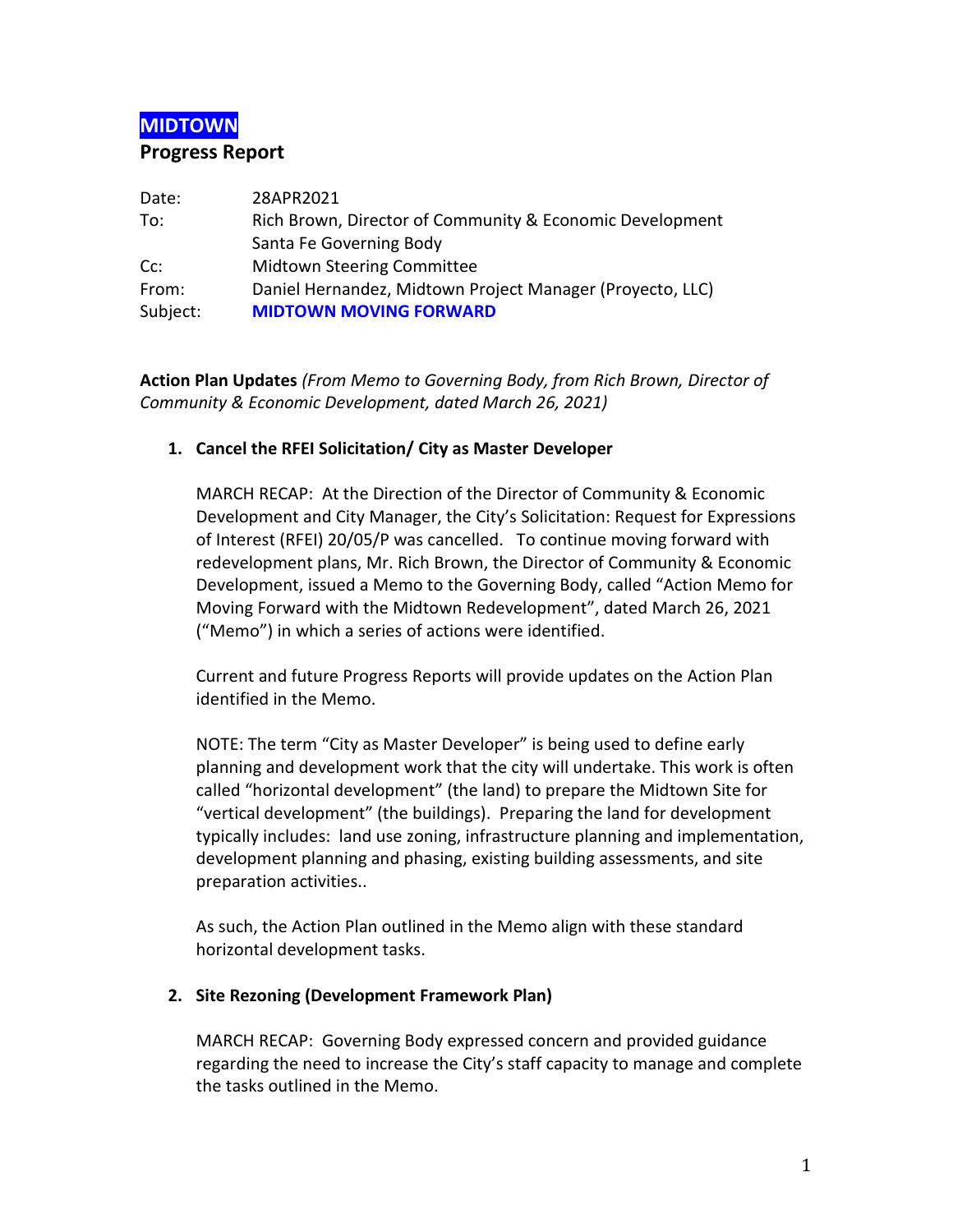Mr. Brown has proceeded with increasing the City's capacity to undertake the work outlined in the Memo:

- a. Confirm consultant contract terms are in alignment with the duration of the estimated period for land use and development framework planning.
	- Contractor: Strategic Economics (Lead land development economics and public finance) with Opticos (Sub-consultant – land use and development framework planning)
- b. Reconnaissance on internal city staffing position to lead zoning and master planning and application process.

Pursuant to Memo: Staffing and consultant team with costs due by May 15.

### **3. Plan for Infrastructure**

MARCH RECAP: This work will include items such as: clearing grounds, mitigating site conditions, planning phased development of main utility lines (electric, water, sewer, gas, data fiber) and primary road(s). These are the issues that we identified over the last year as needing to be addressed to add value to the site and make ready for overall development.

The infrastructure tasks outlined in the Memo will occur during the early phases of the land use and development planning process, and will continue to align with the process to ensure that the infrastructure capacity is in alignment with the site development plans. The planning consultant team is outlining the intersection of infrastructure analysis with the planning process.

Pursuant to Memo: Infrastructure team and costs due by June 30.

### **4. Reuse Existing Buildings for Community Purposes**

MARCH RECAP: City staff to develop an initial assessment of buildings to determine priority buildings for reuse with a focus on community-oriented uses.

The City is receiving inquiries from various local organizations expressing interest in submitting proposals for reusing buildings. Initial buildings with potential reuse in an early development phase (occupancy dependent on zoning and master plan approvals) include:

- Fogelson Library Complex community learning and innovation center with public library
- Visual Arts Center community arts organization hub
- Garson Performance Theater theater with public programming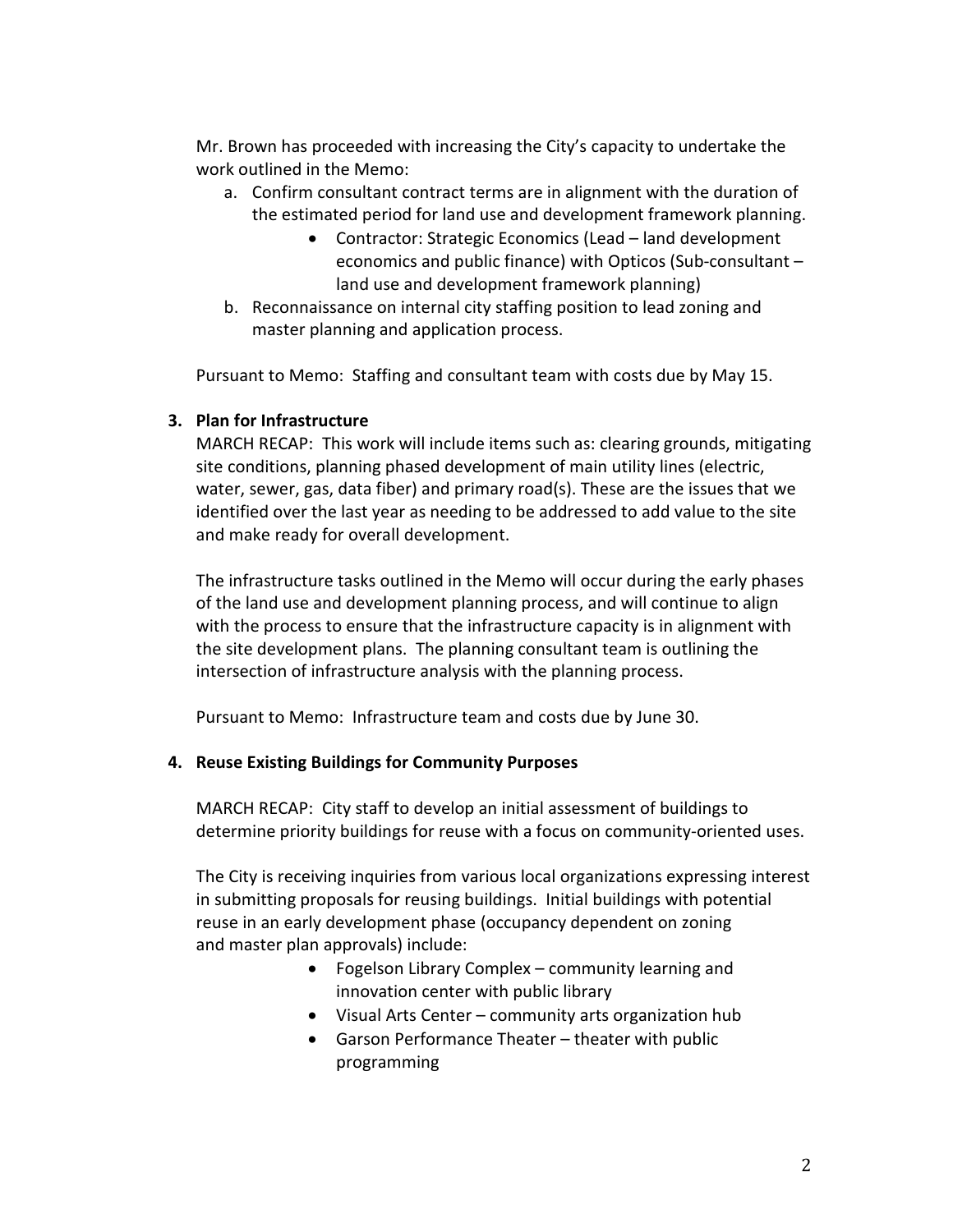Pursuant to Memo: Strategies for obtaining and evaluating qualified proposals for the reuse of existing buildings is due June 30.

#### **5. Prepare Site and Buildings for Reuse and Redevelopment**

MARCH RECAP: City staff to develop an initial assessment of buildings to determine substandard buildings to be demolished, as well as buildings with interim leases and potential for permanent adaptive reuse

City staff in Public Works has proceeded with preliminary evaluation of existing buildings.

Pursuant to Memo: Contracts and scopes of work for assessment, demolition, and remediation are due July 30.

#### **6. Garson Studies Complex**

MARCH RECAP: City to proceed with a full corps effort to promote and identify highly qualified entity for developing and operating a premiere film and multimedia production complex with a state of the art film school.

Office of Economic Development will provide updates commencing in June to meet August 30 regarding studio development and leasing, and agreements with educational institution.

#### **7. Identify Parcels for Mixed-Income and Affordable Housing Development**

MARCH RECAP. As part of land use and development framework planning process, the City will identify parcels for affordable housing development.

Parcels for affordable housing will be prioritized for early disposition and development projects.

Pursuant to Memo: Proposed sites will be presented as part of the early synthesis of the development planning and public engagement process due by August 30.

#### **8. Access and Establish a Public Financing Mechanism**

MARCH RECAP. The Governing Body expressed interest in learning more about research as to the most promising structures to support the type of mixed-use, phased development